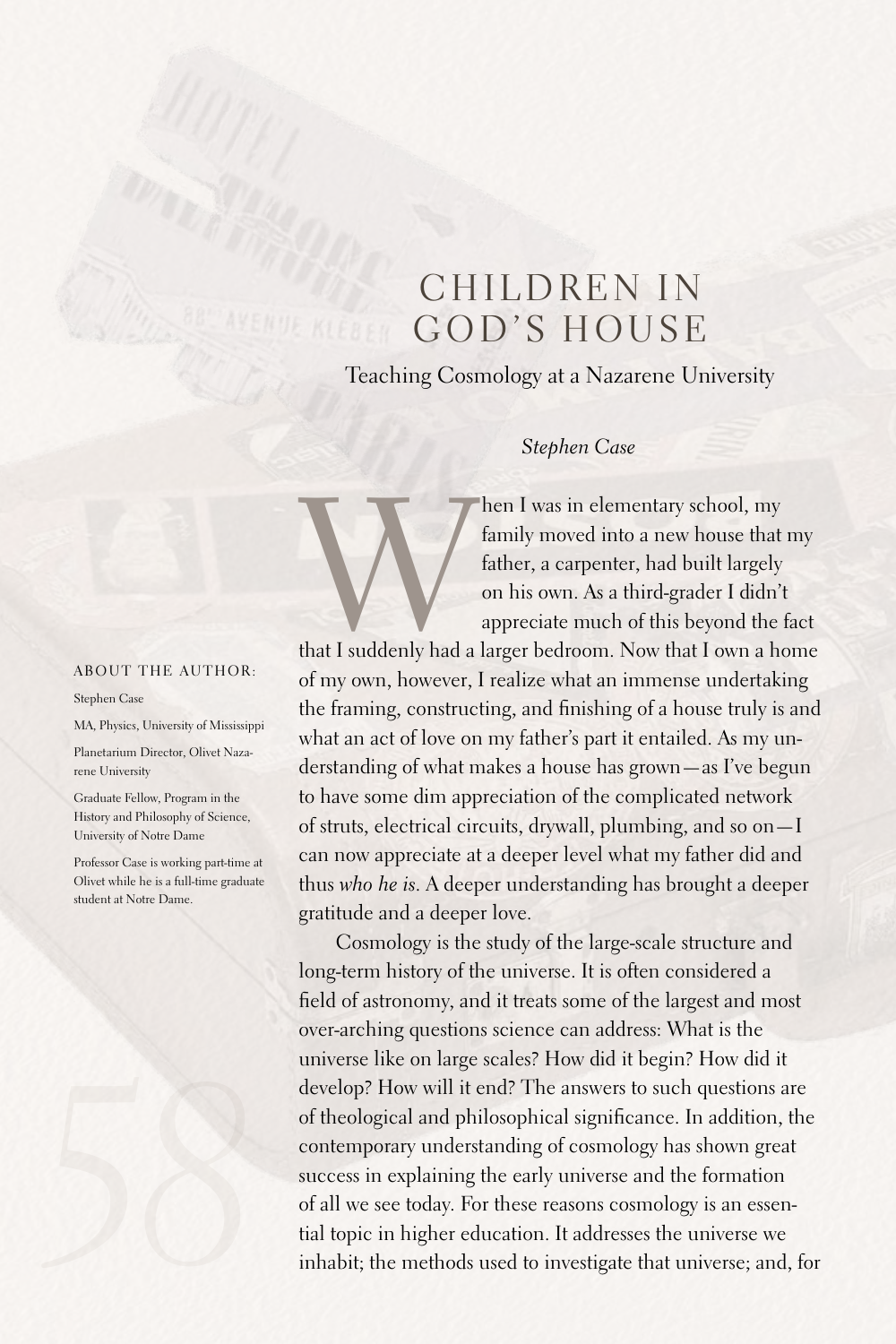Christians, how we engage with God through these investigations.As Christian educators we have a responsibility to equip our students for scientific literacy and to give them the ability to engage and analyze modern assumptions and conclusions about the universe.

As Nazarenes, we affirm God as Creator of the cosmos. In some sense, then, we are children in our Father's house. Understanding the structure, intricacy, and immensity of the universe in which we find ourselves is an act of worship that engenders deeper love for the Creator. The tools of this investigation are all around us, and cosmology is the practice of using these tools to address the big questions relating to the structure, origin, and eventual fate of this enormous universe.

The paradigms of contemporary cosmology can often be challenging, and it is the role of a Christian educator not to simply present the data and observations but to come alongside the students and help them form their own conclusions. By relying on our Wesleyan heritage, which places confidence in the evidence of the senses, instructors



can lay out the various observations that point to certain cosmological conclusions.A primary example of this would be the evidence for the Big Bang Theory, in which observations, such as the expansion of the universe, cosmic microwave background radiation, and relative abundances of elements in the universe, support this central assumption about the formation of the universe. While Christian professors should proceed with humility, understanding, and communication that the conclusions of science are never final, they should also have the freedom to follow the evidence of observation with the tools of reason.

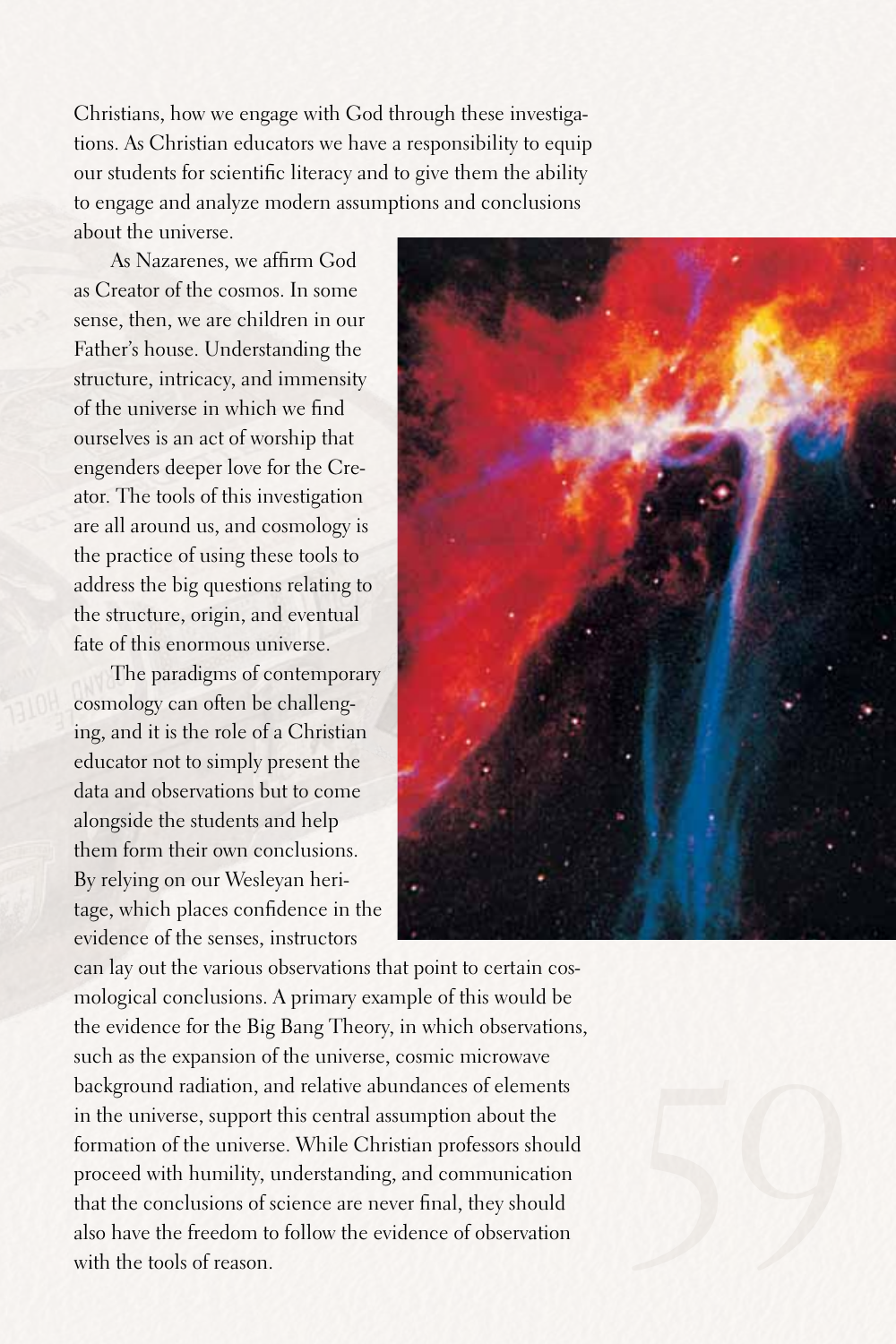*Understanding and engaging with contemporary theories regarding the formation and origin of the universe need not be a challenge or an affront to faith.* 

*60*

Cosmology need not challenge (and need certainly not deny) Christianity's affirmation of God as Creator. Discussion of the questions raised by cosmology offers immense scope for exploring the boundaries of science, theology, and philosophy. It is the place of higher education to bring these questions to the fore. Sometimes they may be challenging, and in many cases they may bring about a certain level of discomfort or even misunderstanding. However, discomfort is often only a sign that students are reaching the boundary of their own personal knowledge.A Christian professor will not simply leave students to struggle with these questions alone but will help them understand that an awareness of the limits of one's own knowledge is one of the aims of education and Christian maturity.Always these questions should be pursued honestly and in a spirit of grace and humility.

For students at a Nazarene university, two significant<br>aspects of the scientific endeavor common to all the<br>physical sciences are especially well-illustrated by are<br>understanding of occursions. One is the way in which the aspects of the scientific endeavor common to all the physical sciences are especially well-illustrated by an understanding of cosmology. One is the way in which the methods of science itself reflect upon the goodness of God. The fact that we are made in God's image as rational beings is what makes any theory about the properties of the universe possible and is in harmony with the Wesleyan view that the Spirit of God is active throughout creation. Cosmology in particular shows powerfully the ways in which observation and experiment lead us to staggering perspectives on the natural world. Through cosmology we realize how insignificant we are in the wide field of space and time, but we also understand that we are uniquely gifted with the ability to engage the universe as thinking beings. Through cosmology the Christian finds opportunity to worship God using the tools of the scientific method itself.

A second aspect of the practice of science illustrated by cosmology is the vital communal aspect of all scientific endeavors.Far from being vague ideas or guesses of individuals working in isolation, the paradigms of cosmology are built upon the work and inspiration of a huge community of scientists. Just as Christian theologians have confidence in theological tenets arrived at through centuries of dialogue in the context of scripture, experience, and the faith community, so in a similar